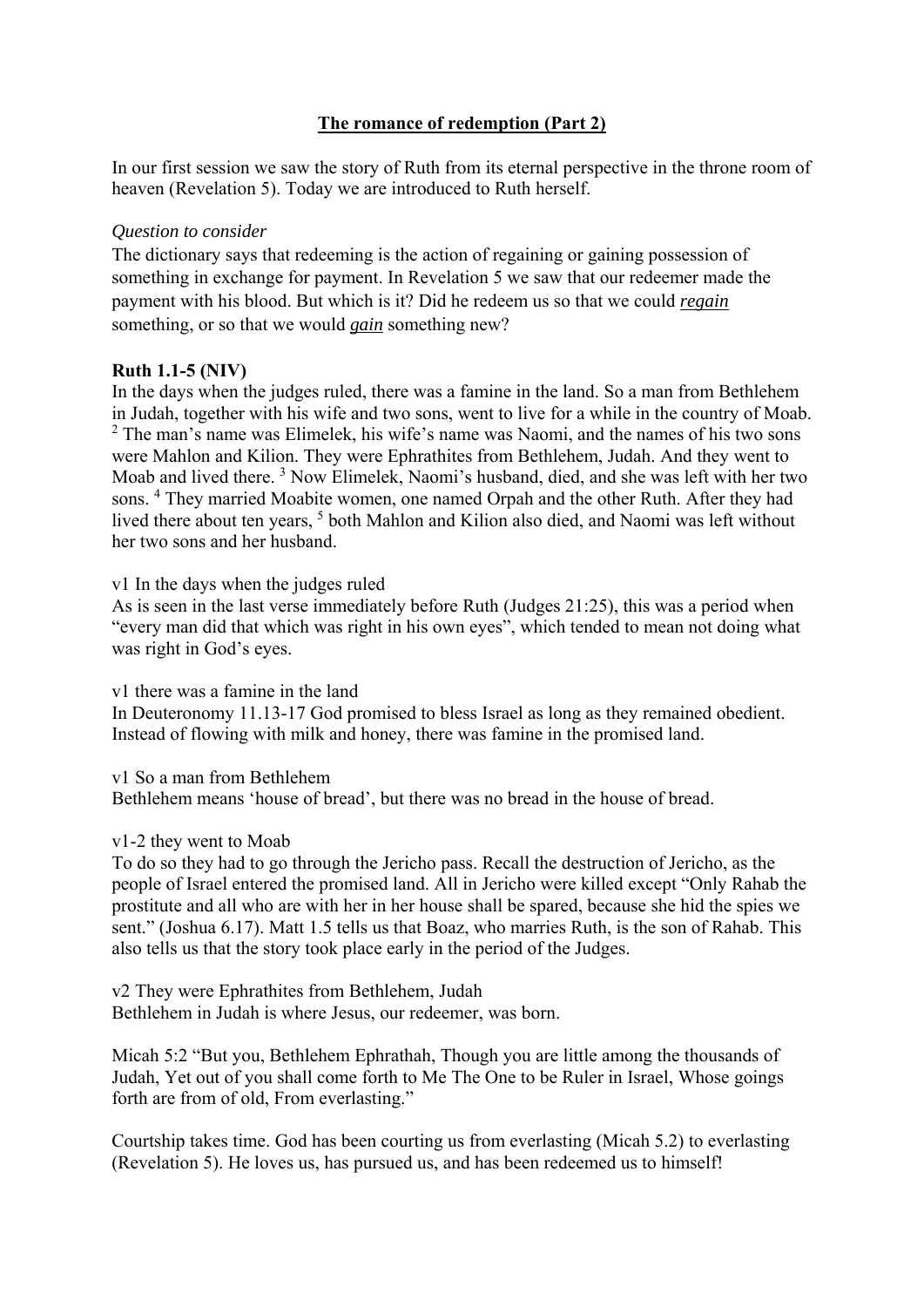

v3 Now Elimelek, Naomi's husband, died, and she was left with her two sons Why did she not return to Israel at this point? My wife Gill came to Australia with her husband as missionaries, with their two daughters. They had a son here and 10 years later her husband died. Many people expected her to return to the UK. But her kids went to school and had friends where they lived. Her eldest daughter was dating the boy she would later marry. Gill didn't want to uproot her children from the place that felt like home. Perhaps that was Naomi's motive for staying as well? Perhaps this choice to stay indicates that she was a loving mother?

v4-5 The two sons were married 10 years and died.

In v1 it was to be "for a while" and ended up being over 10 years. It would have been unusual in those days to be married 10 years and not have children.

Balak, the king of the Moabites, joined with the Midianites in hiring Balaam to curse Israel (Num. 22:1-20); God's blessing was turned from the nation when their men took foreign wives and worshipped their idols. In Numbers 25.1-5 Israel intermarrying with Moab is condemned.

## *God loves for us and woos us. His love is constant and unchanging, unlike ours:*

- 1. *The nation of Israel* they did what was right in their own eyes.
- 2. *Elimelek and Naomi* they went backwards, the opposite way to God's direction.
- 3. *The sons* they married Moabite women who did not worship Yahweh.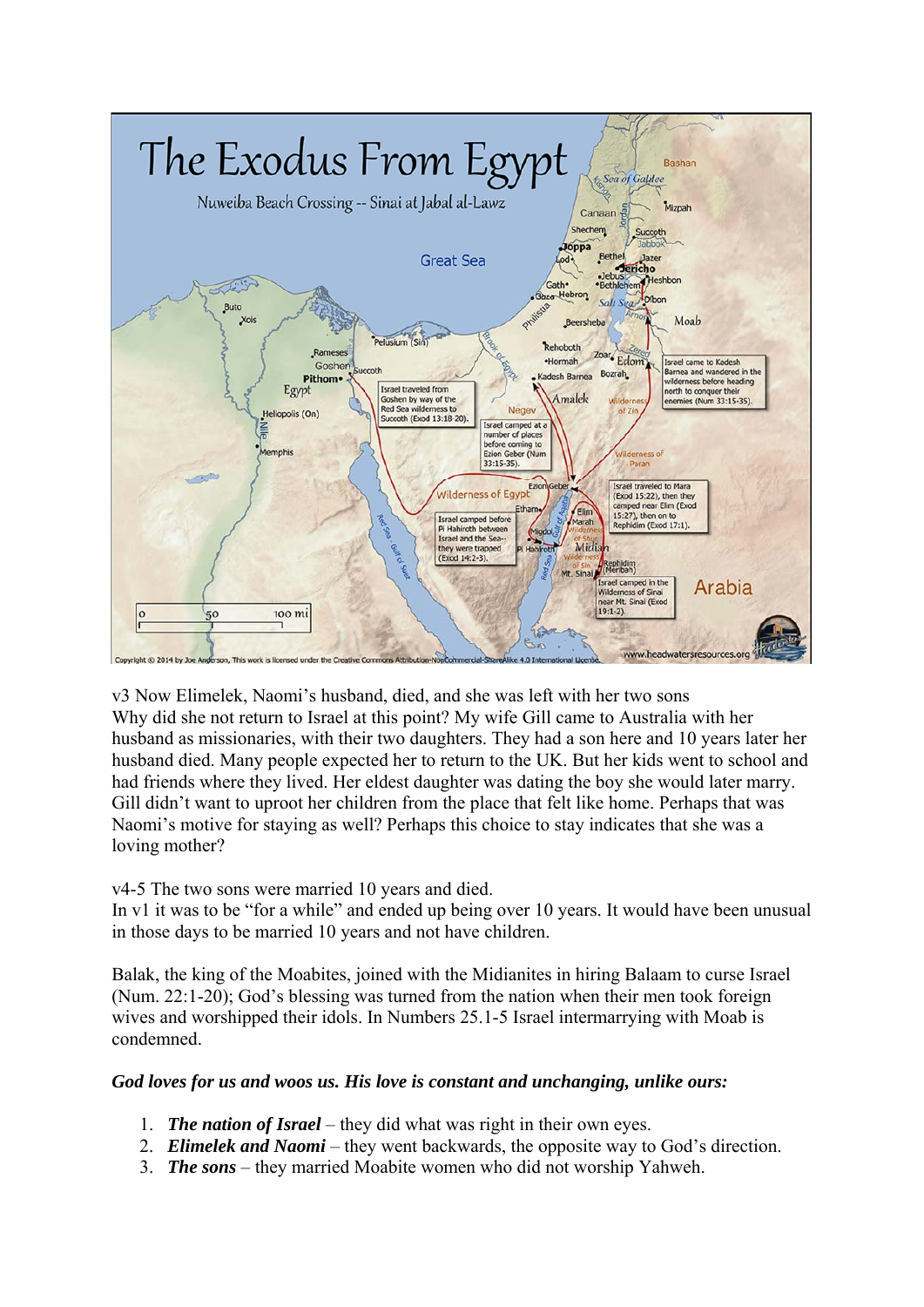Romans 5.8 "God demonstrates his own love for us in this: While we were still sinners, Christ died for us". Even when we are unfaithful to him, he loves us! One of the main messages of this book is that God is at work in the worst of times. Even when (as Naomi) you think he is far away from you, or has turned against you, he never leaves you. He is faithful, even when we are not.

### **Ruth 1.6-18 (NIV)**

When Naomi heard in Moab that the Lord had come to the aid of his people by providing food for them, she and her daughters-in-law prepared to return home from there.<sup>7</sup> With her two daughters-in-law she left the place where she had been living and set out on the road that would take them back to the land of Judah. <sup>8</sup> Then Naomi said to her two daughters-in-law, "Go back, each of you, to your mother's home. May the Lord show you kindness, as you have shown kindness to your dead husbands and to me. <sup>9</sup> May the Lord grant that each of you will find rest in the home of another husband." Then she kissed them goodbye and they wept aloud  $10$  and said to her, "We will go back with you to your people."  $11$  But Naomi said, "Return home, my daughters. Why would you come with me? Am I going to have any more sons, who could become your husbands?  $1^2$  Return home, my daughters; I am too old to have another husband. Even if I thought there was still hope for me—even if I had a husband tonight and then gave birth to sons— $13$  would you wait until they grew up? Would you remain unmarried for them? No, my daughters. It is more bitter for me than for you, because the Lord's hand has turned against me!" <sup>14</sup> At this they wept aloud again. Then Orpah kissed her mother-in-law goodbye, but Ruth clung to her. <sup>15</sup> "Look," said Naomi, "your sister-in-law is going back to her people and her gods. Go back with her." <sup>16</sup> But Ruth replied, "Don't urge me to leave you or to turn back from you. Where you go I will go, and where you stay I will stay. Your people will be my people and your God my God. 17 Where you die I will die, and there I will be buried. May the Lord deal with me, be it ever so severely, if even death separates you and me." <sup>18</sup> When Naomi realized that Ruth was determined to go with her, she stopped urging her.

v6 Bethlehem means 'house of bread' and Naomi heard that there was 'bread' there again. This point is reinforced in v22: "arriving in Bethlehem as the barley harvest was beginning".

v7-10 Naomi decides to return to her home town. We can imagine she would fret over how she would be received, since she left home to live in a country with often hostile relations with her own, and then lost everyone. Her former neighbours might have considered her losses predictable, even just.

Her mother's love, first hinted at in v3, is seen here again. She tells her daughters-in-law to return to their mother's homes. That is an unusual phrasing. That was a patriarchal society, and we would have expected her to say "to their Father's homes". Perhaps this focus on "mothers" helps us to see Naomi as a loving 'mother', not just as a 'childless widow'? She knows what faces them in Israel; Moab was an enemy of Israel, did not worship Yahweh, intermarriage was condemned. Her daughters-in-law would face persecution, stigmatising, ridicule. She loved them and didn't want them to experience that.

All three women were grieving the loss of their husbands and sons. Furthermore, to be a childless widow was to be among the lowest and most disadvantaged classes. There was no one to support you, and you had to live on the generosity of strangers. All three women were in this position, but it would be even worse for the daughters-in-law, as foreigners in Israel.